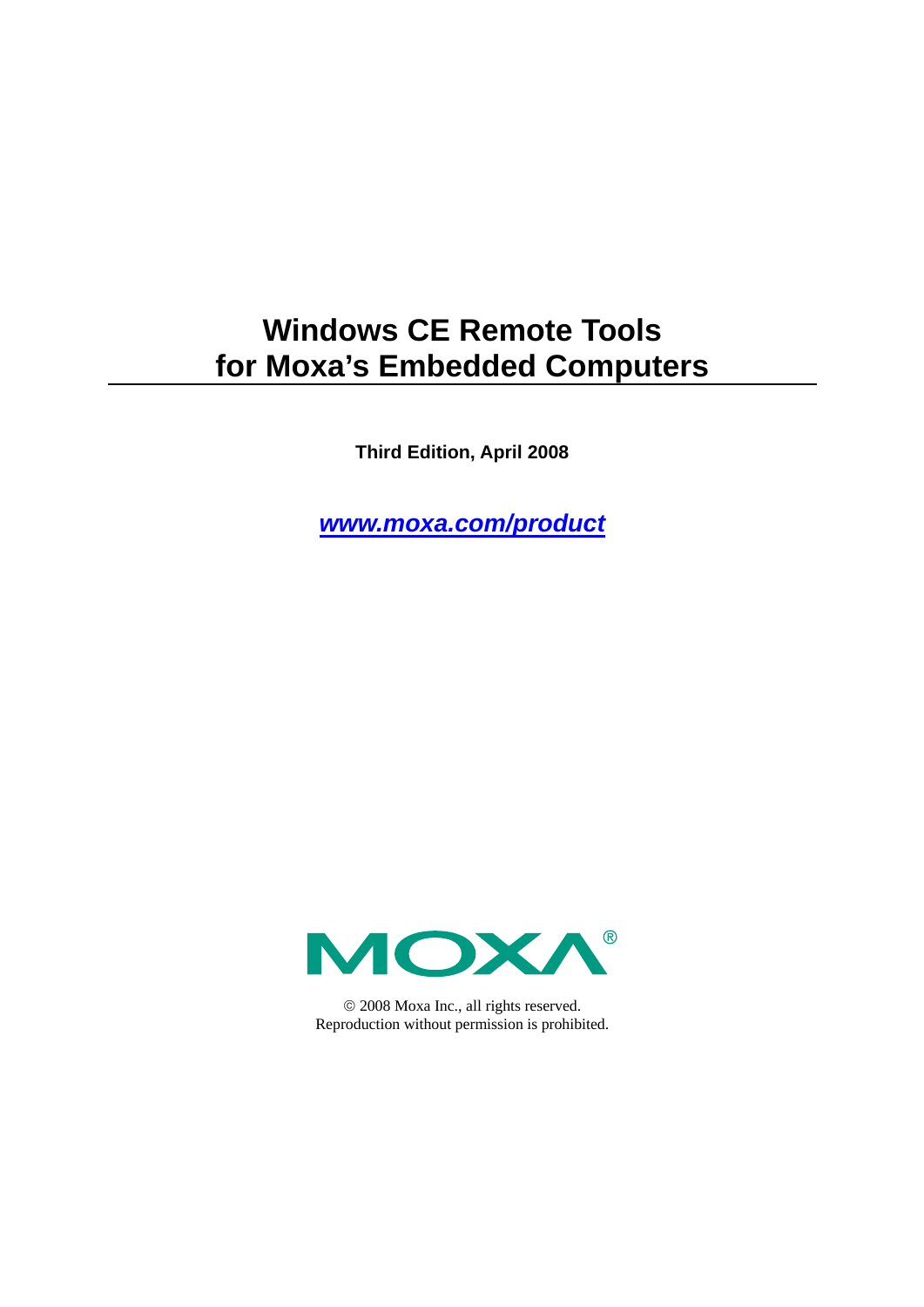## **Windows CE Remote Tools for Moxa's Embedded Computers**

The software described in this manual is furnished under a license agreement and may be used only in accordance with the terms of that agreement.

### **Copyright Notice**

Copyright © 2008 Moxa Inc. All rights reserved. Reproduction without permission is prohibited.

### **Trademarks**

MOXA is a registered trademark of Moxa Inc. All other trademarks or registered marks in this manual belong to their respective manufacturers.

#### **Disclaimer**

Information in this document is subject to change without notice and does not represent a commitment on the part of Moxa.

Moxa provides this document "as is," without warranty of any kind, either expressed or implied, including, but not limited to, its particular purpose. Moxa reserves the right to make improvements and/or changes to this manual, or to the products and/or the programs described in this manual, at any time.

Information provided in this manual is intended to be accurate and reliable. However, Moxa assumes no responsibility for its use, or for any infringements on the rights of third parties that may result from its use.

This product might include unintentional technical or typographical errors. Changes are made periodically to the information in this manual to correct such errors, and these changes are incorporated into new editions of the publication.

### **Technical Support Contact Information [www.moxa.com/support](http://www.moxa.com/support)**

| Moxa Americas:            |  |
|---------------------------|--|
| Toll-free: 1-888-669-2872 |  |
| Tel: $+1-714-528-6777$    |  |
| Fax: $+1-714-528-6778$    |  |
| Moxa Asia-Pacific:        |  |
| Tel: $+886-2-8919-1230$   |  |
| Fax: $+886-2-8919-1231$   |  |

Moxa Europe: Tel: +49-89-3 70 03 99-0 Fax: +49-89-3 70 03 99-99

Moxa China (Beijing office): Tel: +86-10-6872-3959/60/61 Fax: +86-10-6872-3958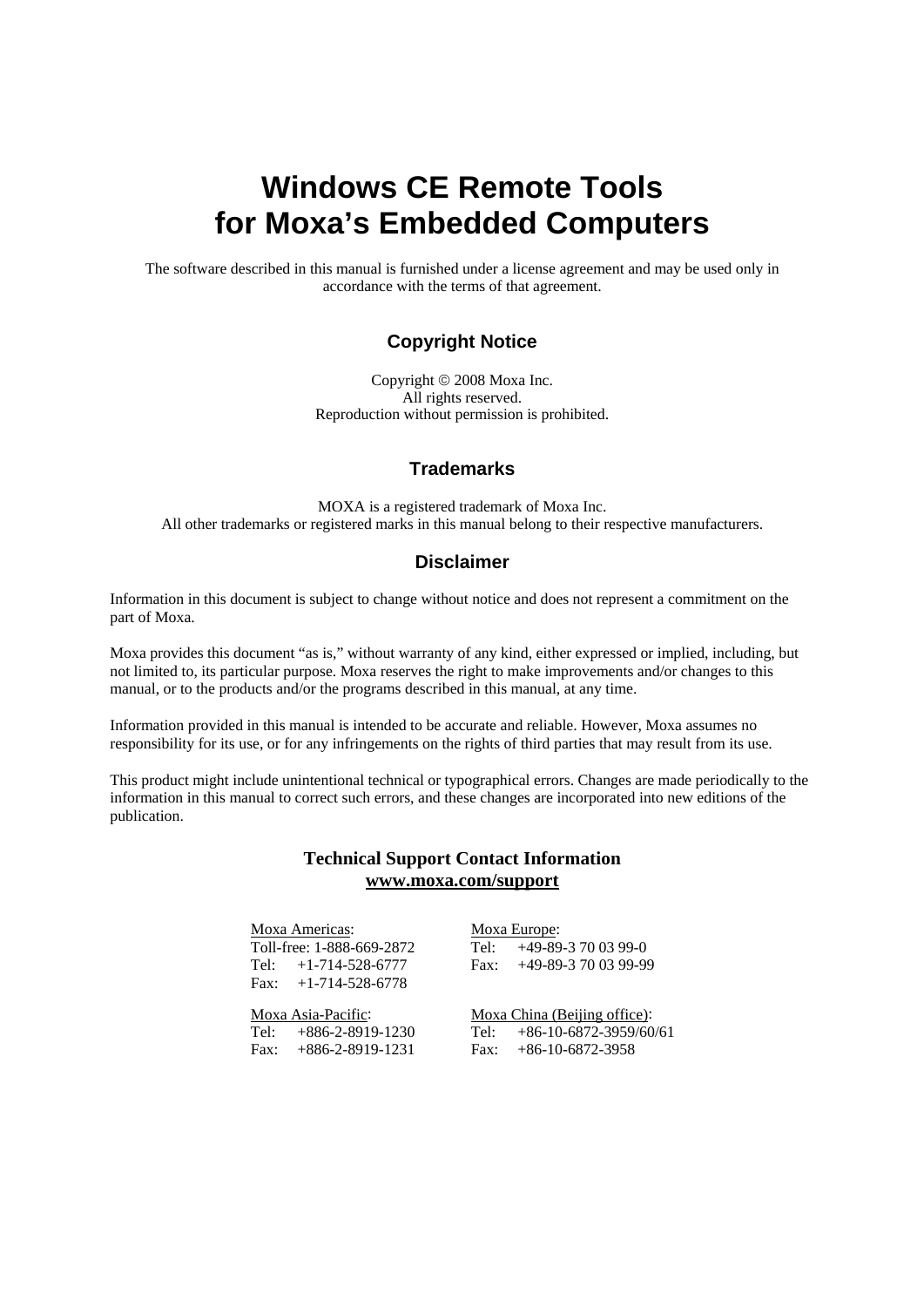## **Table of Contents**

| <b>Chapter 1</b> |  |
|------------------|--|
|                  |  |
|                  |  |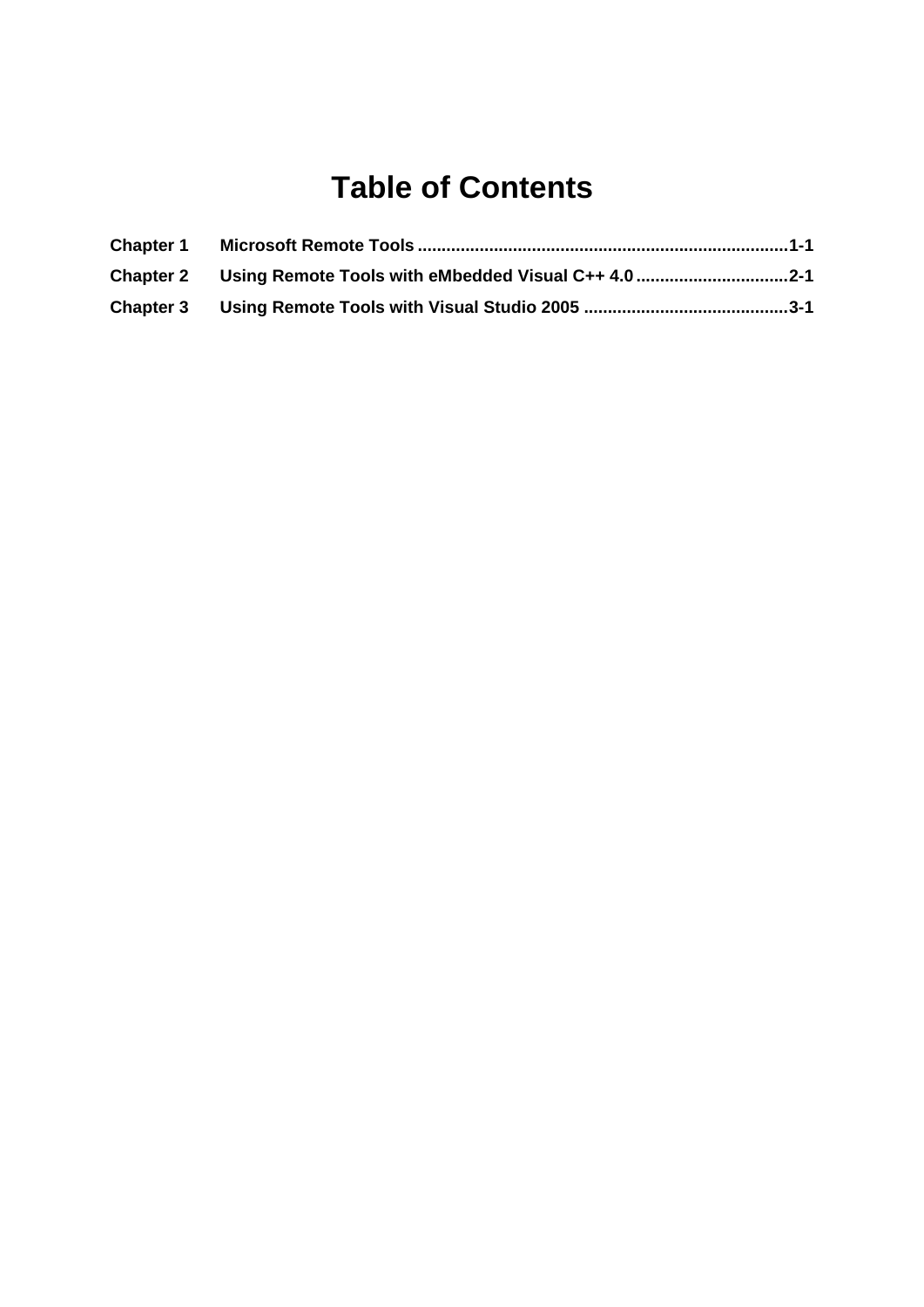# 1 **Microsoft Remote Tools**

<span id="page-3-0"></span>Microsoft provides many powerful utilities to allow remote operation of a Windows CE device from a Windows PC. These tools include *Remote File Viewer, Remote Registry Editor, Remote Process Viewer,* and *Remote Spy.* 

*Remote File Viewer* is presented as an example. Please follow the steps below to initiate a remote file viewer that will show the files stored on your Moxa embedded computer. Other remote tools may be initiated in a similar manner.

**NOTE:** One or more of Moxa's Windows CE embedded computers are used in this manual to illustrate how to install and use the software.

> However, the information described in this manual applies to all of Moxa's Windows CE embedded computers.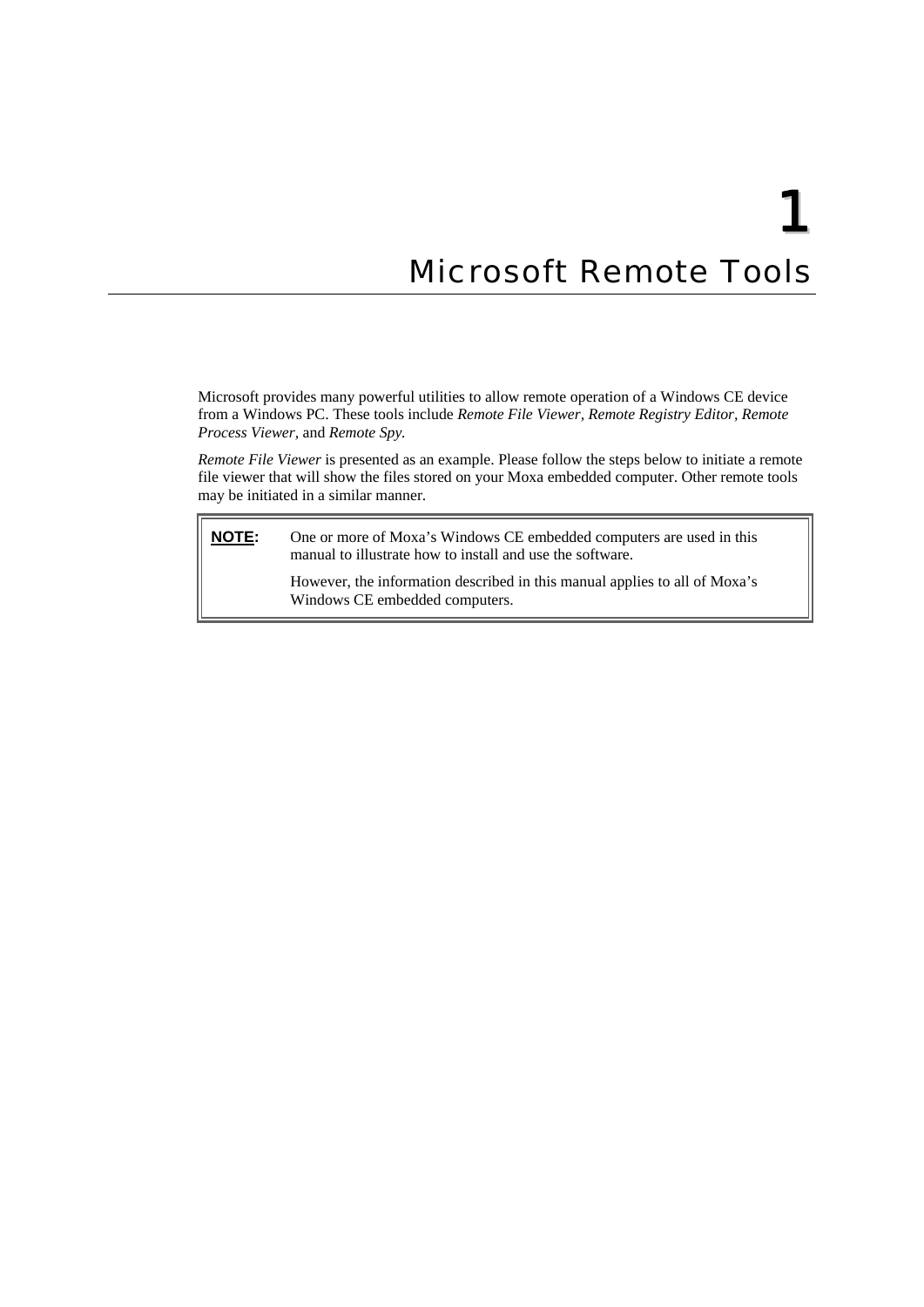<span id="page-4-0"></span>2 Using Remote Tools with eMbedded Visual C++ 4.0

- 1. Open eMbedded Visual C++ 4.0
- 2. Select Tools from the main menu bar and then click Configure Platform Manager.
- 3. Click the **Properties** button.



4. Select **TCP/IP Transport for Windows CE** from the **Transport** box, and then select **Manual Server** from the **Startup Server** box. Click **OK.** 

| Device Name:                 |                                                                                                                                                                                                       |  |            |
|------------------------------|-------------------------------------------------------------------------------------------------------------------------------------------------------------------------------------------------------|--|------------|
| <b>ITC7400CE1 2 Device</b>   |                                                                                                                                                                                                       |  |            |
| startup server<br>Transport: | Select a transport and a startup server. Choose Test to verify that you can<br>establish a connection to your target device with the selected transport and<br><b>ICP/IP Transport for Windows CE</b> |  | Configure. |
| Startup Server:              |                                                                                                                                                                                                       |  |            |
|                              |                                                                                                                                                                                                       |  | Configure  |

5. In eMbedded Visual C++ 4.0, select **Tools** from the main menu bar and then **Remote File Viewer (WCE500).**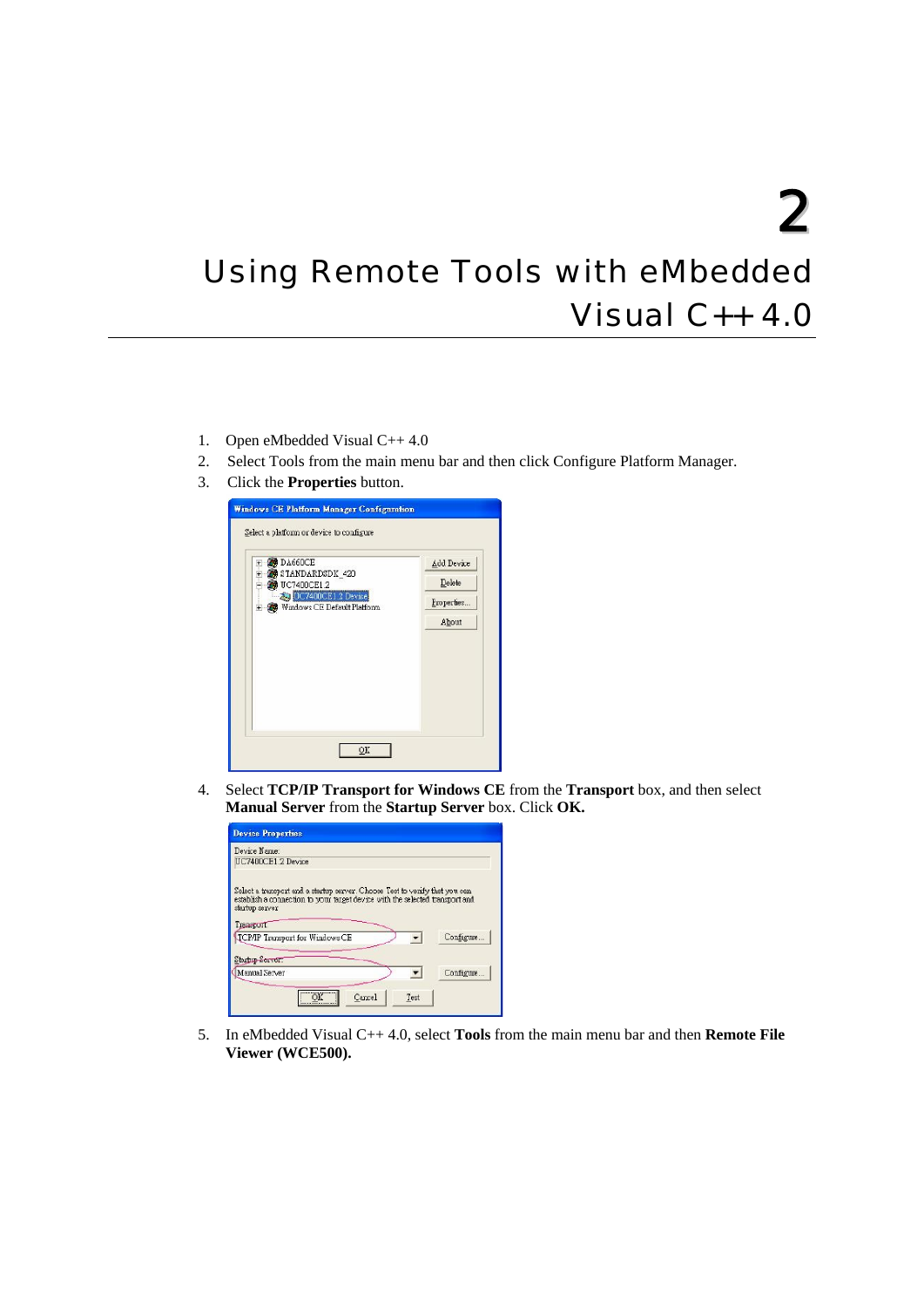6. Select a device, (**UC7400CE1.2 Device,** for example), and then click **OK.** 

| <b>Q1 Windows CE Remote File Viewer</b>                                                                                    | $\Box$ o $\times$ |
|----------------------------------------------------------------------------------------------------------------------------|-------------------|
| File Yew Connection Help                                                                                                   |                   |
| 20 9 9 2 5 田田 田田1 1 1                                                                                                      |                   |
|                                                                                                                            |                   |
|                                                                                                                            |                   |
| <b>Select a Windows CE Device</b>                                                                                          |                   |
| DA660CE<br>Đ<br>+ @ STANDARDSDK_420<br><b>@</b> UC740DCE1.2<br>G)<br>UC7400CE1.2 Device<br>+ G Windows CE Default Platform |                   |
|                                                                                                                            |                   |
| $C$ OK<br>Cancel                                                                                                           |                   |
|                                                                                                                            |                   |
| Ready                                                                                                                      | <b>NUM</b>        |

7. In the **Manual Server – Action** window that appears, copy the string inside the text box. Do not click **OK** or **Cancel** at this point.

| <b>Manual Server - Action</b>                                                                           |  |  |
|---------------------------------------------------------------------------------------------------------|--|--|
| Please make sure the following files are on the device                                                  |  |  |
| WINDOWS \topipe.dll<br>\WINDDWS\cemgrc.exe<br>\\v1NDD\v/S\cellstub.dll                                  |  |  |
| And launch CEMGRC EXE with the following critichne<br>CEMGRC.EXE /T:TCPIPC.DLL /D /D:192.168.27.43:1823 |  |  |
|                                                                                                         |  |  |

8. Use a Telnet client to log on to the embedded computer.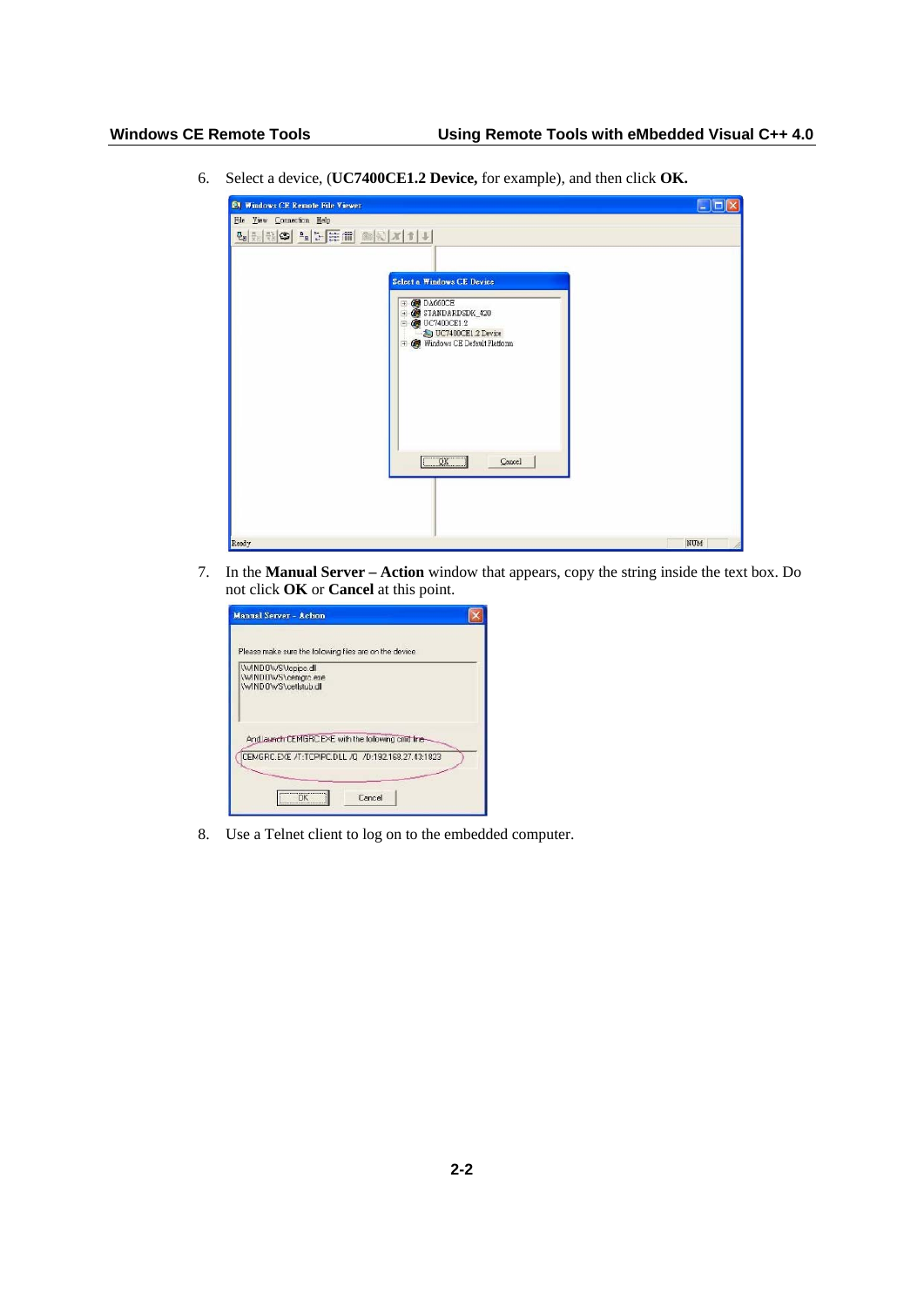9. Paste the copied string to the Telnet window, and then press **Enter.** 

| ev Telnet 192.168.27.151                             | $ \Box$ $\times$         |
|------------------------------------------------------|--------------------------|
| >> CEMGRC.EXE /T:TCPIPC.DLL /Q /D:192.168.27.43:1823 |                          |
|                                                      |                          |
|                                                      |                          |
|                                                      |                          |
|                                                      |                          |
|                                                      |                          |
|                                                      |                          |
|                                                      |                          |
|                                                      |                          |
|                                                      |                          |
|                                                      |                          |
|                                                      | $\overline{\phantom{a}}$ |

- 10. In the **Manual Server Action** window, click **OK** to start a connection.
- 11. The remote file viewer will appear.

| <b>EV Windows CE Remote File Viewer</b>                                                                                                                                                                                                                                                                                                                                                                                                                     |                                                                                                        | F   |
|-------------------------------------------------------------------------------------------------------------------------------------------------------------------------------------------------------------------------------------------------------------------------------------------------------------------------------------------------------------------------------------------------------------------------------------------------------------|--------------------------------------------------------------------------------------------------------|-----|
| File Yiew Connection Help                                                                                                                                                                                                                                                                                                                                                                                                                                   |                                                                                                        |     |
| $\mathbb{E}_{\mathbf{B}}\left[\mathbb{E}_{\mathbf{B}}\left\vert \mathbb{E}_{\mathbf{B}}\right\vert \mathbb{E}_{\mathbf{B}}\right] \geq \frac{1}{\left\Vert \mathbb{E}_{\mathbf{B}}\left\vert \mathbb{E}\right\vert \mathbb{E}_{\mathbf{B}}\right\Vert \mathbb{E}_{\mathbf{B}}\right\Vert \mathbb{E}_{\mathbf{B}}\left\vert \mathbb{E}_{\mathbf{B}}\right\vert \mathbb{E}_{\mathbf{B}}\left\vert \mathbb{E}_{\mathbf{B}}\right\vert \mathbb{E}_{\mathbf{B}}$ |                                                                                                        |     |
| Device<br>Network<br>F NORFlash<br>My Documents<br>Files<br>Temp<br>Highland Windows                                                                                                                                                                                                                                                                                                                                                                        | My Documents<br>Network<br><b>NORFlash</b><br>Program Files<br>Temp<br>Windows<br>$\sqrt{1}$ rs232.exe |     |
| Ready                                                                                                                                                                                                                                                                                                                                                                                                                                                       |                                                                                                        | NUM |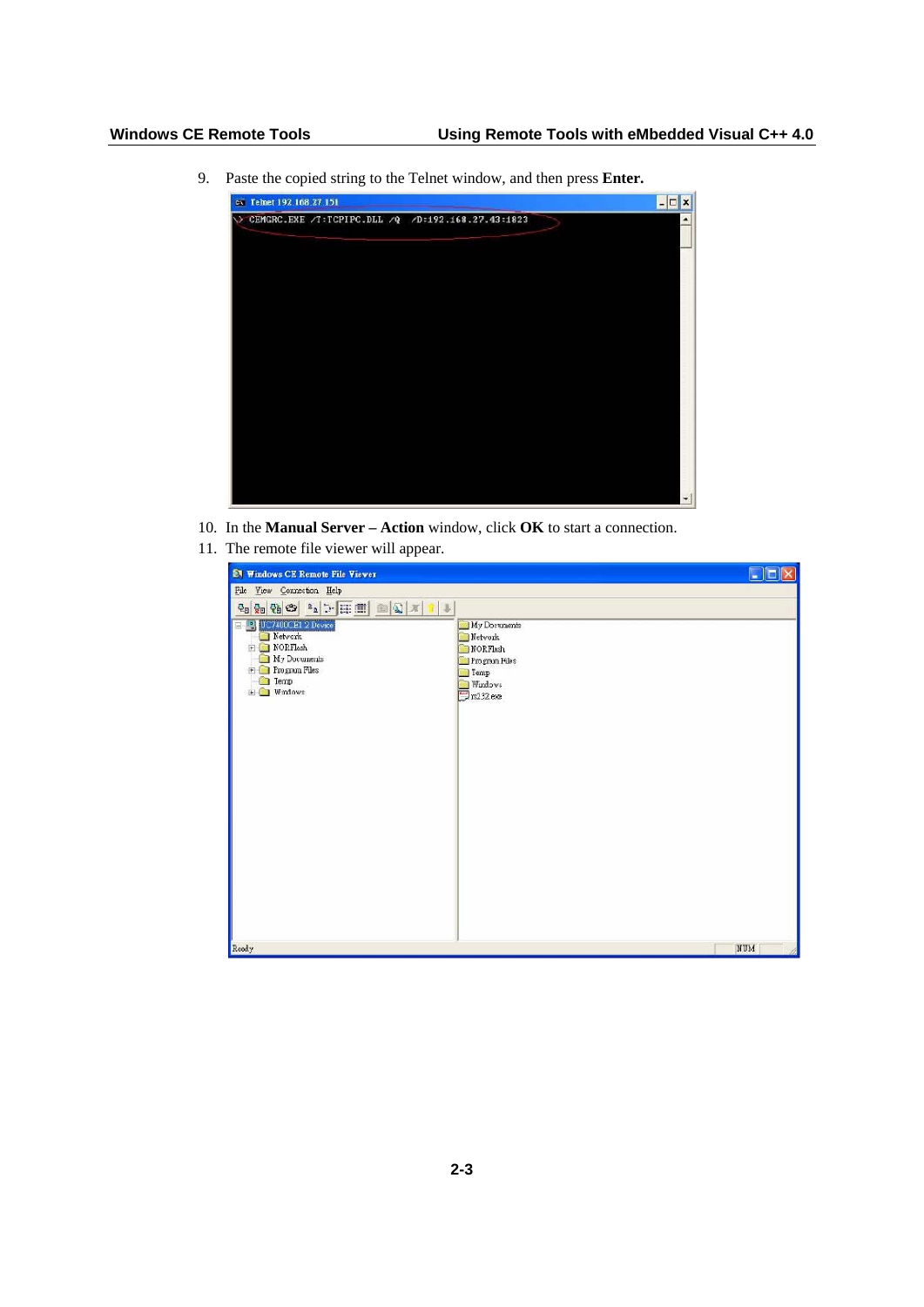## <span id="page-7-0"></span>**Using Remote Tools with Visual Studio** 2005

- 1. Before you use the remote tools, please make sure that no other ActiveSync device is connected to your workstation.
- 2. On your PC, go to **C:\Program Files\Common Files\Microsoft Shared\CoreCon\1.0\Target\wce400\** and open the appropriate folder for your CPU architecture. Copy the following files from that folder to your embedded computer:

*Clientshutdown. exe CMAccept.exe ConmanClient2.exe DeviceDMA.dll eDbgTL.dl TcpConnectionA .dll* 

**NOTE:** For the UC-7400-CE, DA-660, and DA-66X-CE, please copy these files to the **\NORflash** directory on your embedded computer. If you place these files in any other directory, they will be deleted when the embedded computer is restarted.

- 3. Log onto the embedded computer and run *conmanclient2.exe* in the background by entering the following command:
	- **\> start conmanclient2.exe**

**NOTE:** You can configure the embedded computer to launch the process automatically at bootup. For details, please refer to the user's manual.

4. Run *CMAccept.exe* in the background by entering the following command: **\> start CMAccept.exe** 

**NOTE:** This program accepts a connection from Visual Studio 2005 and immediately ends. For a new connection, run the program again.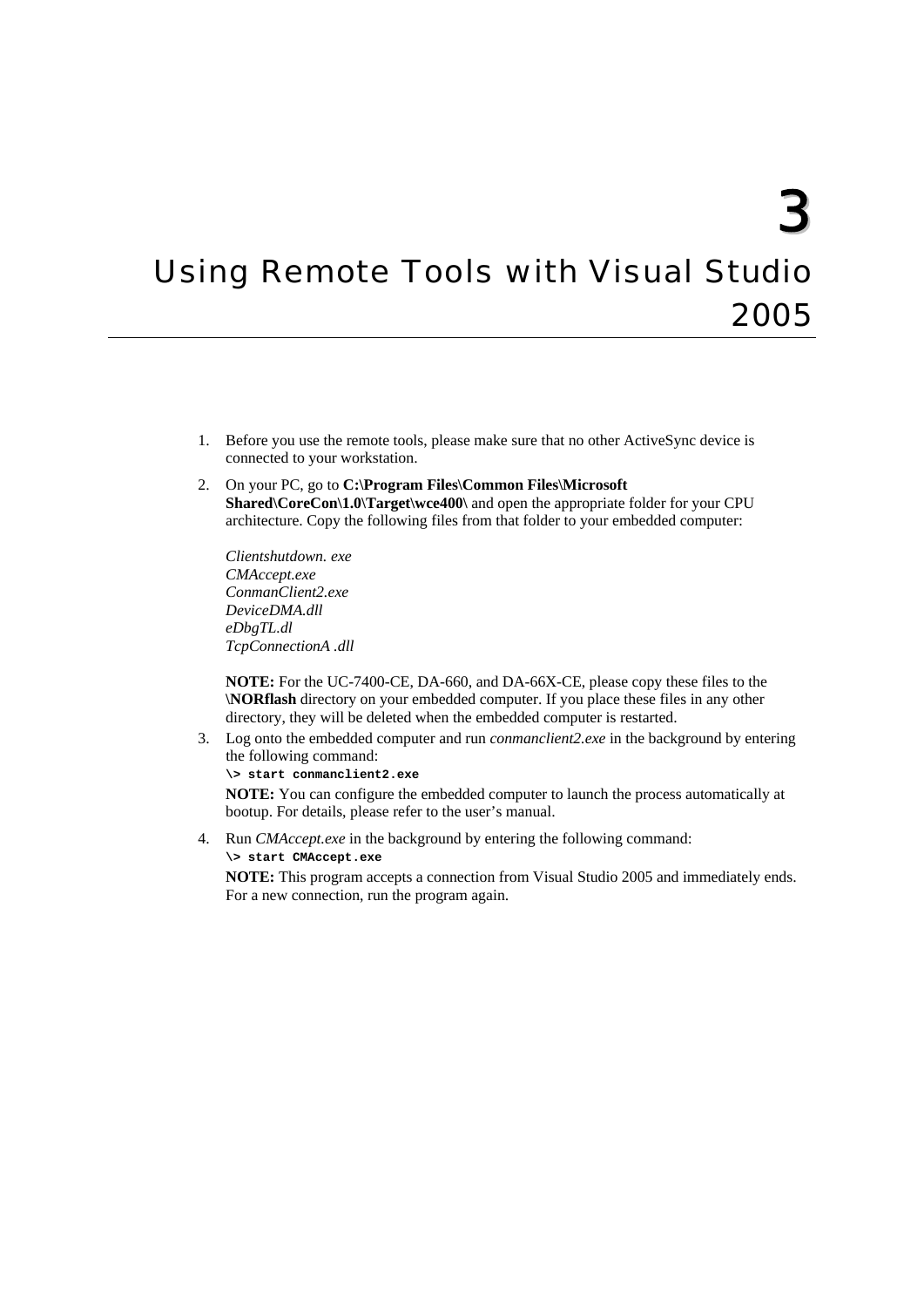5. Open a Visual Studio 2005 Smart Device project. You may also start a new project as follows: New Project  $\rightarrow$  Select project type  $\rightarrow$  Choose Smart Device  $\rightarrow$  Select templates  $\rightarrow$  Give a  $\text{project name} \to \text{Click OK}$ 

| <b>New Project</b>                                                                                                                                                                                                                                                     |                      | Templates:                                                                                                                                           |                                             | 圍<br>HМ                |
|------------------------------------------------------------------------------------------------------------------------------------------------------------------------------------------------------------------------------------------------------------------------|----------------------|------------------------------------------------------------------------------------------------------------------------------------------------------|---------------------------------------------|------------------------|
| Project types:<br>Visual C#<br>⊟<br>Windows<br>Office<br><b>E-Smert Device</b><br>Pocket PC 2003<br>Smortphone 2003<br>Wilmow DE 5.3<br>Database<br>Starter Kits<br>Test<br>Other Lenguages<br>田<br>Other Project Types<br>$\overline{r}$<br><b>Test Projects</b><br>Ĥ |                      | Visual Studio installed templates<br><b>Period</b> Application<br>Control Library<br><b>Empty Project</b><br>My Templates<br>Search Online Templates | Class Library<br><b>Console Application</b> |                        |
|                                                                                                                                                                                                                                                                        |                      |                                                                                                                                                      |                                             |                        |
|                                                                                                                                                                                                                                                                        |                      | An empty project for creeling a NET Compect Fremework 2.0 application for Windows CE 5.0 and later                                                   |                                             |                        |
|                                                                                                                                                                                                                                                                        | Project              | D:\My Documents\Visual Studio 2005\Projects                                                                                                          |                                             | Erowse<br>$\mathbf{v}$ |
| Neme:<br>Location:<br>Solution:                                                                                                                                                                                                                                        | Create new Solution. | Y                                                                                                                                                    | Create directory for solution               |                        |

6. Click **Device Options.** 

|                           | <b>20 dhg1 - Microsoft Visual Studio</b>                                                           |                          |
|---------------------------|----------------------------------------------------------------------------------------------------|--------------------------|
| File                      | Data Tools Window<br>Refactor Project Build<br>Debug<br>Community Help<br>Edit<br><b>View</b>      |                          |
|                           | 1. 2. 3. 4 % & 8 9 . 0 . 2. 2<br>$\blacktriangleright$ Debug<br>- Any CPU                          |                          |
|                           | ACS . 回名上 # 建建 三 全<br>Windows CE 5.0 Device                                                        |                          |
| 峰                         | Program.cs Start Page<br>$\overline{\phantom{0}}$                                                  | $\mathbb{S}$<br>$\times$ |
|                           | Device Options in (thing[] args)<br><b>St</b> dbgl Program                                         | $\overline{\phantom{a}}$ |
| Server Explorer X Toolbox | <b>Eusing System:</b><br>using System. Collections. Generic;<br>-using System. Text;               | $\overrightarrow{E}$     |
|                           | mamespace dbg1<br>₹                                                                                |                          |
|                           | class Program                                                                                      |                          |
|                           | static void Main(string[] args)<br>int $i = 0, j = 0;$                                             |                          |
|                           | $int$ $k=0$ ;                                                                                      | Q                        |
|                           | 4.11<br>14.00<br>$-1114 - 18$<br>$\left\langle \cdot \right\rangle$<br>$\rightarrow$<br><b>ISE</b> | $\overline{P}$           |
|                           | $\frac{\pi}{2}$<br>Pending Checkins                                                                | E                        |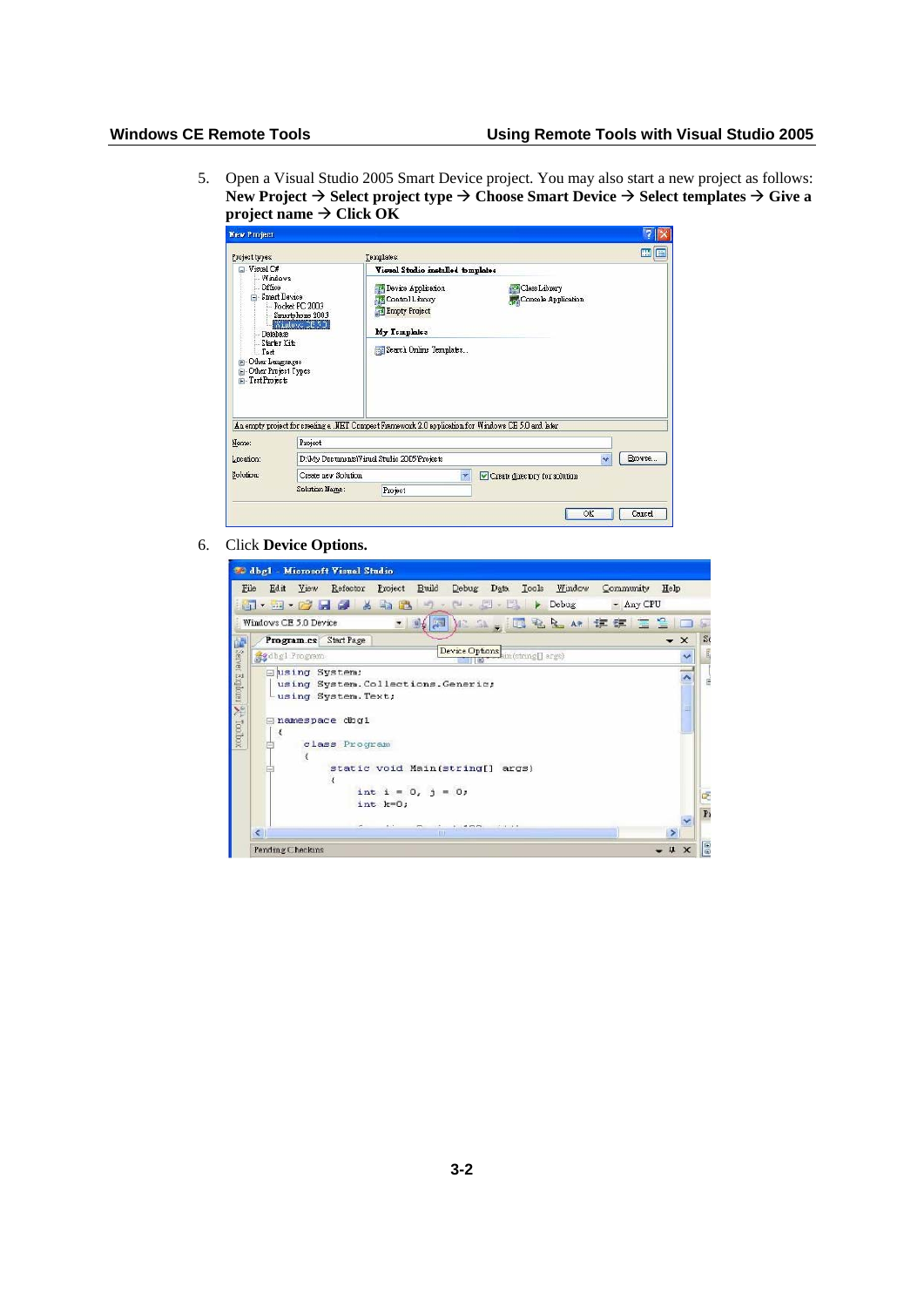7. Choose **Properties....** 

| Environment<br>围                                 | Show devices for platform: |            |
|--------------------------------------------------|----------------------------|------------|
| F Projects and Solutions<br>Source Control<br>Ĥ. | Windows CE 5.0             | Y          |
| Text Editor<br>崖                                 | Devices:                   |            |
| Database Tools<br>国<br>Debugging                 | Windows CE 5.0 Device      | Save As    |
| Device Tools                                     |                            | Rename     |
| General<br>Devices                               |                            |            |
| Form Factors<br><b>HTML</b> Designer             |                            | Delete     |
| iei.<br>Windows Forms Designer                   |                            | Properties |
|                                                  |                            |            |
|                                                  |                            |            |
|                                                  | Default device:            |            |
|                                                  | Wmdows CE 5.0 Devsce       | v          |
|                                                  |                            |            |

8. Choose **Configure....** 

| Windows CE 5.0 Device Properties   |                           |
|------------------------------------|---------------------------|
| Default output location on device: |                           |
| Program Files Folder               | v                         |
| Transport                          |                           |
| TCP Connect Transport              | Configure<br>$\checkmark$ |
| Bootstrapper:                      |                           |
| ActiveSync Startup Provider        | $\checkmark$<br>Configure |
| Detect when device is disconnected |                           |
|                                    |                           |
|                                    |                           |
|                                    | OK<br>Cancel              |

9. Check **Use specific IP Address** and enter the network address of the embedded computer. Click **OK** to continue.



10. Select **Remote File View** from **Start**  $\rightarrow$  **Programs**  $\rightarrow$  **Visual Studio 2005**  $\rightarrow$  **Remote Tools.**